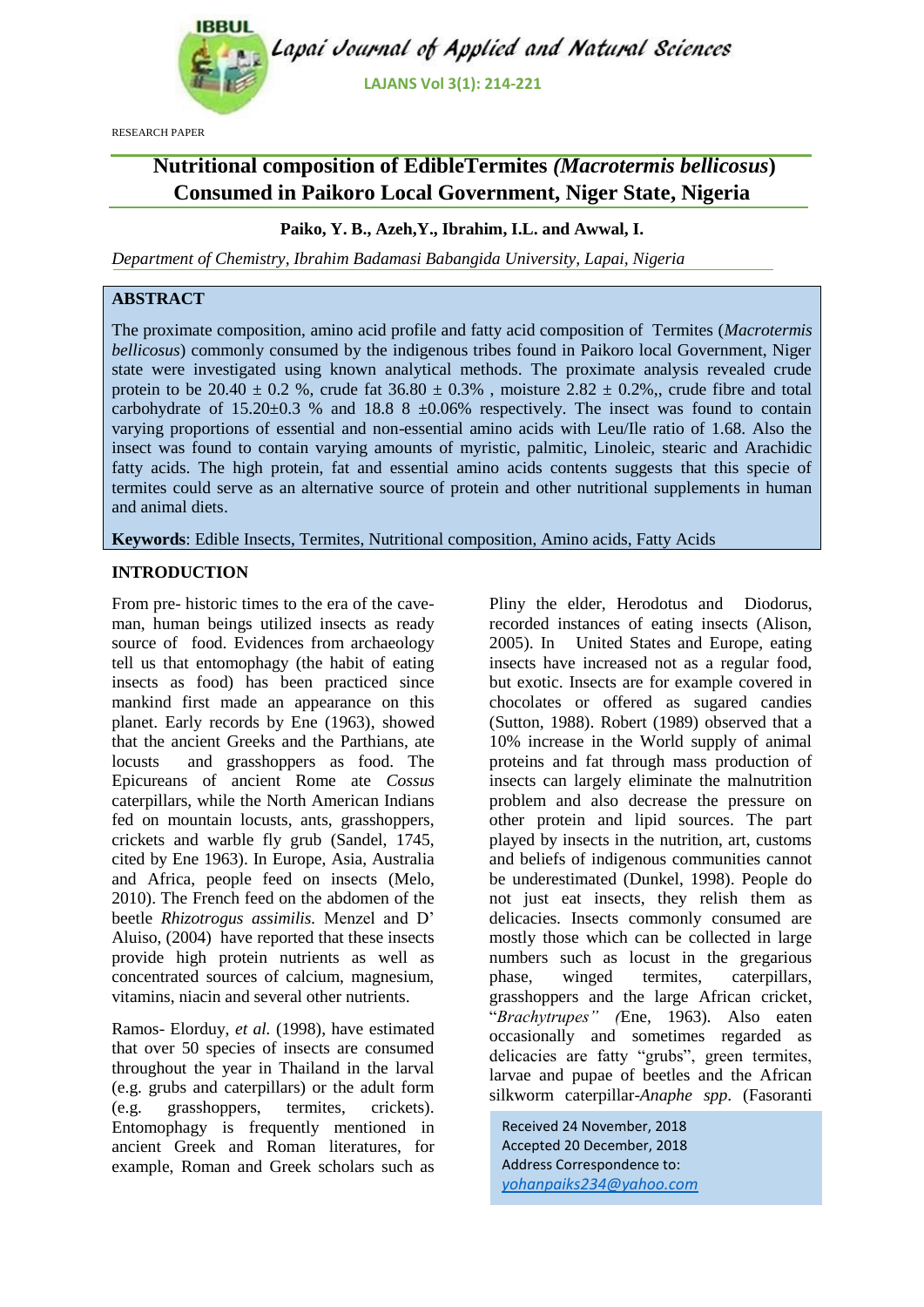and Ajiboye, 1993). Ashiru (1988), have shown that entomophagy has contributed significantly to the reduction of protein deficiency in Nigeria. In Africa these insects are not only eaten as food but as delicacies, roadside snacks, and are considered tastier than meat (Alison, 2005). They are consumed in various forms (cooked, roasted/ fried, raw, or mixed with other ingredients depending on the type of insect). Hence, if suitably processed, they could add to the World's meager supply of protein and fats. Holt (1969) opined that, "the insects eat up every blessed green thing that grows and we farmers starve. Well, let us eat them and grow fat." He advocated the eating of a select list of vegetable eating insects, which he described as "clean, palatable, wholesome and nutritious". Gilmour, (1961) documented that insects contain many nutrients that are essential to humans. For example, they are known to have the same amino acid requirements as man, and so they actively accumulate these amino acids thus being a readily available source of these useful nutrients. DeFoliart, (1992), concludes that insects are really the forgotten food crop particularly because of the Western world's dominance on junk foods. He proposes adding nutritional value to staple diets, and maximizing ecological benefits with edible insects. In Nigeria, the favorite insects eaten are termites, grasshoppers, caterpillars, locusts, palm tree larvae, dung larvae (*Scarabeids*), crickets and composite beetle larvae. Many of these contain high quality fats and essential nutrients (Williams, 1991).

Termites *(Macrotermes bellicosus)*, popularly called "Shinge" in HAUSA, "Aku" in IBO, and "Esusun" in YORUBA, belong to the Order –Isoptera, and family- Termitidae. They are gregarious insects commonly found in Nigeria during the rainy season. At the onset of a rainy season, male and female long – winged reproductive fly off from their nests in large numbers by a process called "swarming" (Collins, 1981). During this flight, known as the nuptial (or wedding flight), pairs of male and female termites isolate themselves from the others and fall to the ground. Their wings then break off and each pair goes its own way to form a nest in a suitable spot. In a new nest, the male reproductive is the potential king and the female, the potential queen (Malaka, 1996; Ekpo and Onigbinde, 2007).

The termites are usually attracted to sources of illumination at night and early hours of the mornings. They can be harvested by placing a bowl of water under a light source so that when they get attracted to the light, they are trapped and fall into the water. Termites are highly relished food items among various tribes in Nigeria and are considered highly nutritive. They provide important protein, lipids and vitamins (Defoliart, 1992; Ekpo and Onigbinde, 2007).



Plate 1: Termites *-* during their nuptial flight



Plate II: Termites on display for sale

The nutritional composition of these insects is acceptable and they are not just a traditional delicacy but contribute as a diet supplement. The overall information describing the chemical and nutritional composition of insects in Niger State is fragmentary and inadequate. A comprehensive data is therefore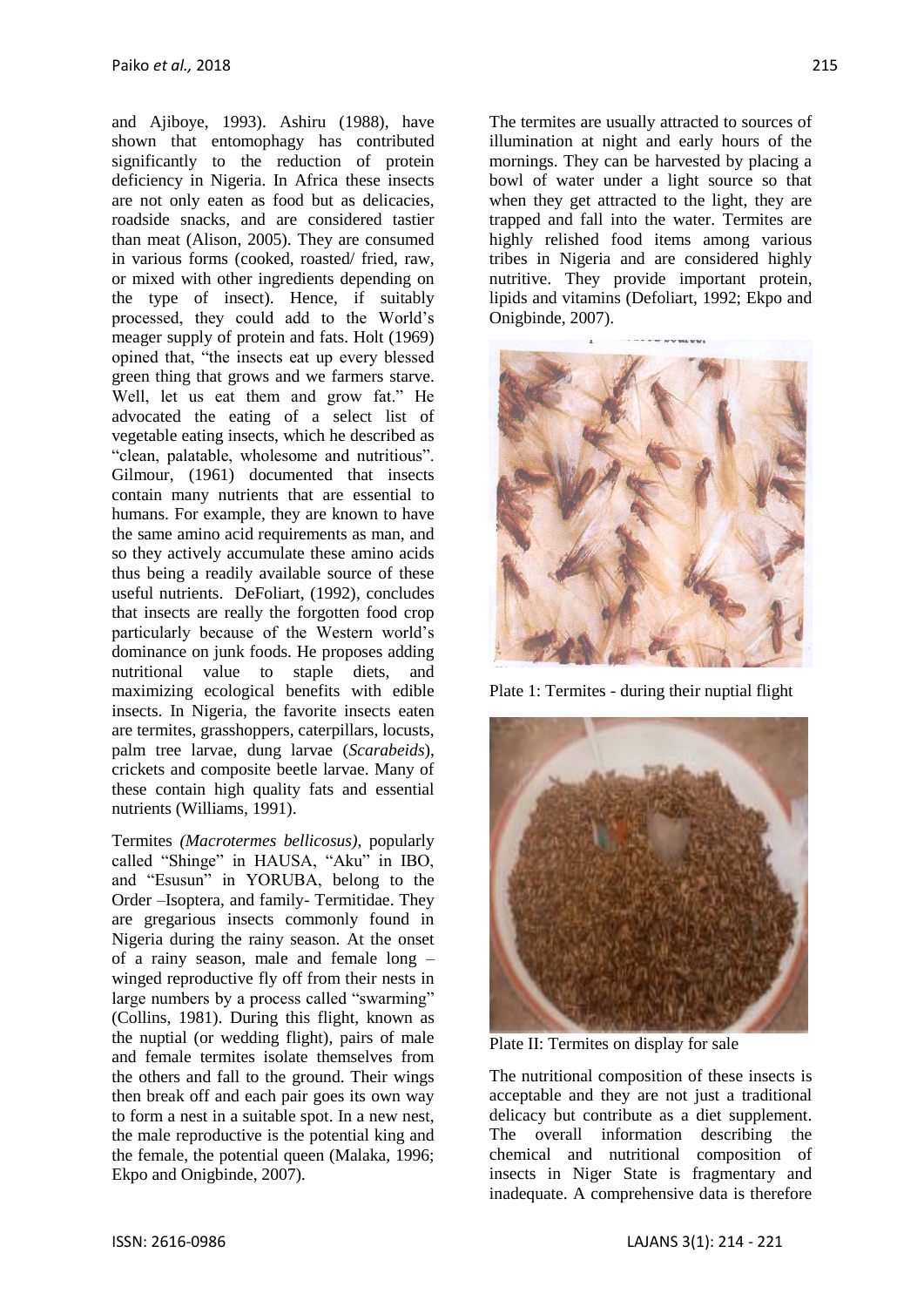necessary; hence the aim and objectives of the present study are to determine the fatty acid profile of the oils extracted from edible termites commonly consumed in Paikoro Local Government of Niger State and to evaluate the amino acid profile of the defatted samples with a view to establishing the nutritional potentials of the insects. This will produce a baseline data and a reference point for further researches on other edible insects from other areas.

#### **METHODOLOGY**

#### **Sample collection and pre treatment**

Sample of Termites (*Macrotermes bellicosus)* were collected during their nuptial flight at the onset of early rains between the months of May and July, 2017 under bright light at Paiko village of Paikoro Local Government area of Niger State. The samples were dewinged, sun dried for 72 hours to constant weight and made into powder with mortar and pestle until homogeneous. All the samples were identified by Entomologists in the Departments of Biological Sciences and Crop Science, Ibrahim Babangida University, Lapai. The dried samples were made into powder using laboratory pestle and mortar. They were sieved through a 2 mm mesh sieve and stored in plastic bottles for analysis. Triplicate determinations were made in each case.

#### **Proximate and Mineral analysis**

The moisture, ash and crude fibre contents were determined by the methods of Association of Official Analytical Chemists (AOAC, 2000). Total nitrogen (% N) was determined by the micro- Kjeldahl method, and Crude protein was obtained by using a Nitrogen- Protein conversion factor of 6.25. The oil (lipid %) content was obtained by extracting 5 g of the powdered sample with chloroform: methanol (2:1) mixture as described by Folch, Lees and Stanley modified method (1975). The solvent was evaporated on a rotary evaporator and the resultant oil dried in an oven at  $60^{\circ}$ C to remove traces of solvent. Percentage Nitrogen free extract (carbohydrate) was obtained by difference applying the formula

100 % - (% protein+ % lipid + % ash + % fibre).

All determinations were in triplicate.

#### **Fatty Acid and Amino acid Analysis**

The oil in the sample was extracted using Folch's (Chloroform: Methanol mixture) method. The extracted oil was hydrolyzed and the fatty acids converted to their fatty acid methyl ester derivatives. The fatty acid methyl esters (FAMEs) and their concentrations were determined using GC/MS spectrophotometer equipped with a detector. The fatty acids were observed as peaks whose retention times were measured by the Spectrometer detector and compared with those of known standards of the Wiley library.

Amino acid analysis was carried out at the Research laboratory of the Department of Food Science, University of Malaysia using WATERS 1525 Binary HPLC with multivalent fluorescence detector.

#### **RESULTS AND DISCUSSION**

The results of the proximate chemical composition of the species of termites *(M. bellicosus)* popularly consumed among the various tribes in Paikoro local Government is shown in Table 1.

Table 1: Proximate composition (% dry matter) of edible Termites

| Parameter                    | Values $(\%)$    |  |  |
|------------------------------|------------------|--|--|
| Moisture                     | $2.82 \pm 0.20$  |  |  |
| Ash                          | $5.90 \pm 0.10$  |  |  |
| Crude Protein                | $20.40 \pm 0.10$ |  |  |
| Crude Lipid                  | $36.80 \pm 0.20$ |  |  |
| Crude Fibre                  | $15.20 \pm 0.30$ |  |  |
| Carbohydrate (by difference) | $18.88 \pm 0.06$ |  |  |
|                              |                  |  |  |

All given values are means  $\pm$  SD of three determinations

The low moisture content of  $2.82 \pm 0.20$  % indicates good shell life characteristics. The low value suggests that this insect is not likely to be susceptible to micro-organism attack and can therefore be stored for a long period before deterioration. Banjo *et al*., 2006, Paiko *et al.,* 2012 have reported higher moisture content of 4.4% and 5.10% for *C. forda* and short horn grasshopper (*Z. variegatus)* respectively. The crude protein content  $(20.40 \pm 0.1 \%)$ , is similar to the value of  $22.42 \pm 0.1$  % obtained by Paiko *et al.,* (2012) for dung beetle. The crude protein content is within the range of 15- 60 % reported for various forms of Lepidoptera insects (Ramo-Elordy *et al.,* 1998). Ekpo *et al.,* 2009 reported crude protein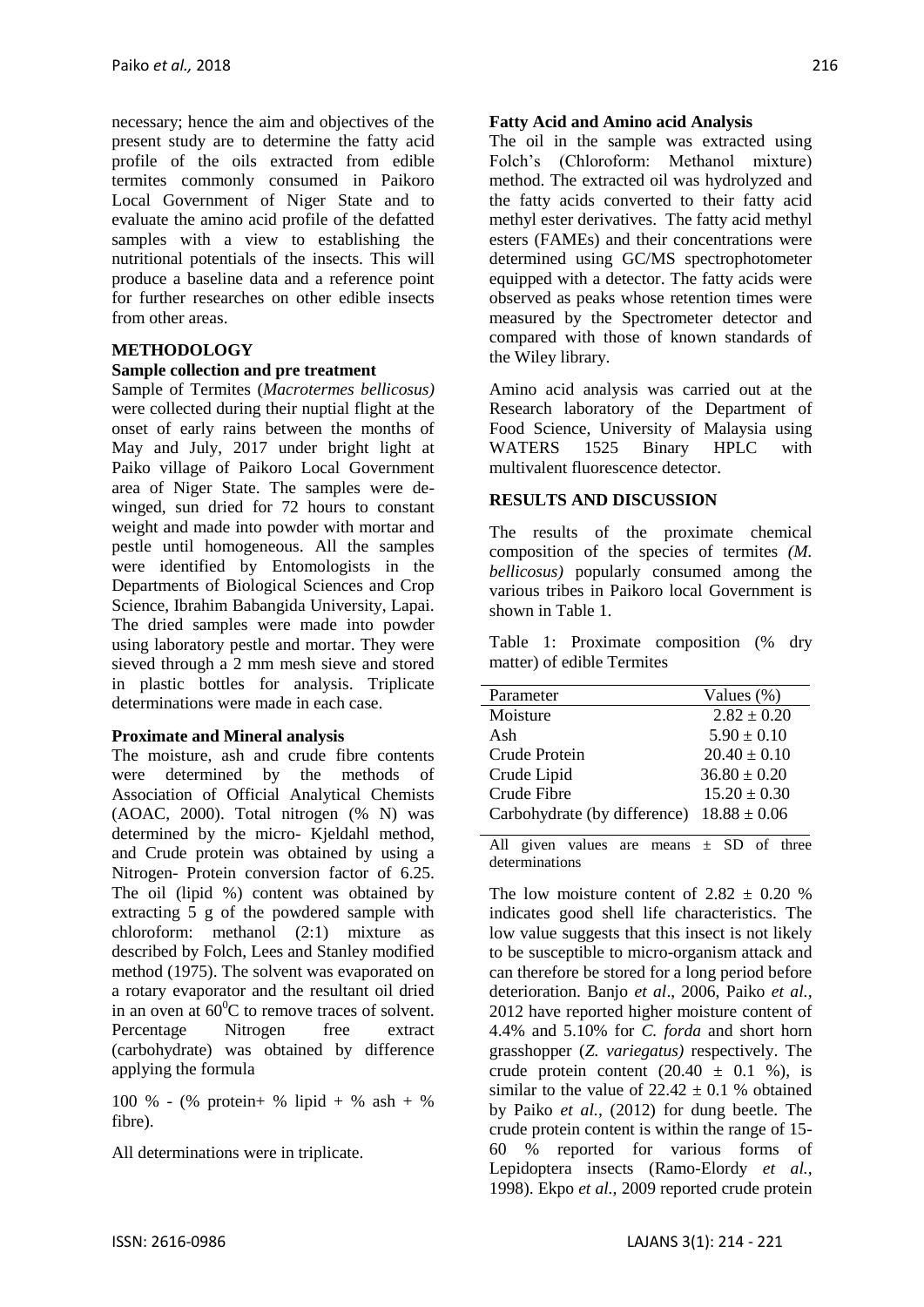content of  $35.18 \pm 0.1$  % and  $33.41 \pm 0.2$  % in *I. belina* and *M. bellicosus* respectively. Thus, this insect could contribute to the recommended daily protein requirements of 23- 56 % recommended by National Research Council (NRC, 1980). The high ash content of  $5.90 \pm 0.1$  % suggests that this insect could be a good source of minerals. Ife and Emeruwa (2011), reported ash content of 4 % for larva of *Oryctes monoceros.* Akinnawo and Ketiku (2000) obtained ash content of 7.12 % for larva of *Cirina forda.*The table shows high lipid content of 36.80± 0.3 %. Fats are essential and help in the transport of nutritionally fat soluble vitamins. Similar high fat contents of 31.46 % and 30.50 % were reported for *M. bellicosus* and dung beetle (Ekpo *et al.,* 2009 and Paiko *et al.,* 2012) respectively. High crude fibre and total carbohydrate (15.20 % and 18.88 %) were found in this insect. Subhachai *et al.* (2009), Ife and Emeruwa ,( 2011) documented carbohydrate content of 12.40 % and 15.05 % for sun –dried edible ants and *O. monoceros* respectively. The high crude fibre and carbohydrate from this insect can be used to complement animal roughages.

#### **Physico-chemical properties**

Table 2. Physico-chemical properties of oil extracted from Termites.

| Values                                             |
|----------------------------------------------------|
| Light yellow                                       |
| $0.9210 \pm 0.03$                                  |
| $1.245 \pm 0.02$                                   |
| $10 - 12$                                          |
| $3.72 \pm 0.03$                                    |
| $1.86 \pm 0.01$                                    |
| $106.1 \pm 0.1$                                    |
| Saponification value (mg KOH/g)<br>$194.2 \pm 0.2$ |
| $15.8 \pm 0.3$                                     |
|                                                    |

Values are means  $\pm$  SD of three determinations

The results of some physico-chemical properties of the crude oil extracted from *M. bellicosus* are shown in Table 2. The oil is light yellow in colour and solid at room temperature with solidification temperature in the range of 10-  $12^{\circ}$ C. This result is similar to the values of 12-14<sup>0</sup> C reported by Ekpo, *et al*., (2009) for oils of *M. bellicosus* and *R. phonicis* larval oils. The Specific gravity and Refractive index of the oil are  $0.9210 \pm 0.03$  and  $1.245 \pm 1.00$ 0.003 respectively. The refractive index is a reflection of the optical clarity of the crude oil sample relative to water. Edmond *et al*., 2009, Paiko *et al.*, 2013 reported refractive index of  $1.4542 \pm 0.55$  and  $1.301 \pm 0.01$  for the oil from *Rhynchorus palmarum* L larva and *M. membranaceu*s respectively. This implies that the oil from this insect is lighter and could be considered to be of high quality.

The Acid value of  $3.72 \pm 0.02$  mgKOH/g and free fatty acid (% as Oleic) of  $1.86 \pm 0.01$  were obtained. Acid values and free fatty acid content are important physico-chemical properties of oils used to indicate quality, age, edibility and suitability of oil. They are used to measure the extent to which triglycerides in the oil have been decomposed by lipase action and other physical factors such as light and heat. Ekpo *et al*., (2009), quoted acid value of  $3.60 \pm 0.06$  for *R. phoenicis* larva. The low acid value obtained in this work is a testimony to the freshness of the oil and suggests that these acids were not degraded during processing (Onyeike and Oguike, 2003).

From Table 2, the saponification value (mgKOH/g) of the oil from this insect is 194.2 ± 0.20. Saponification value is an index of average molecular mass of fatty acids in an oil sample. It measures the free as well as chain – bounded fatty acids. The high saponification value of the oil in this insect indicates high proportion of fatty acids of low molecular weight, which makes it useful as a source of essential fatty acids required in the body (Akanni, *et al.,* 2005). Similar high saponification values of  $190.30 \pm 0.2$  and 188.11 mgKOH/g for oils extracted from *B. membraceus* and *Componotus consubrinus* have been reported by Paiko *et al.*, 2013 and Mathew *et al.,* 2013 respectively. Ekpo, *et al.,* 2009, reported saponification values of 193.4±0.3 and 198.9±0.2 mgKOH/g for *M.bellicosus* and *R. phoenicis* respectively. The value of the saponification value of the oil in this insect is within the range for edible oils reported by Eromose, *et al.,* (1994). The Iodine value of 106.0 gI2/100g was obtained from this work. Iodine value of oil is a measure of the degree of unsaturation of the oil. The value obtained in this work is comparable to those reported for most insect lipids suggesting a reasonable amount of unsaturated fatty acids. Ekpo *et al.*, (2009), have shown that *M. bellicosus* and *R. phoenicis* have iodine values of  $108 \pm 0.15$  and  $123.6 \pm 0.24$  gI<sub>2</sub>/100g respectively.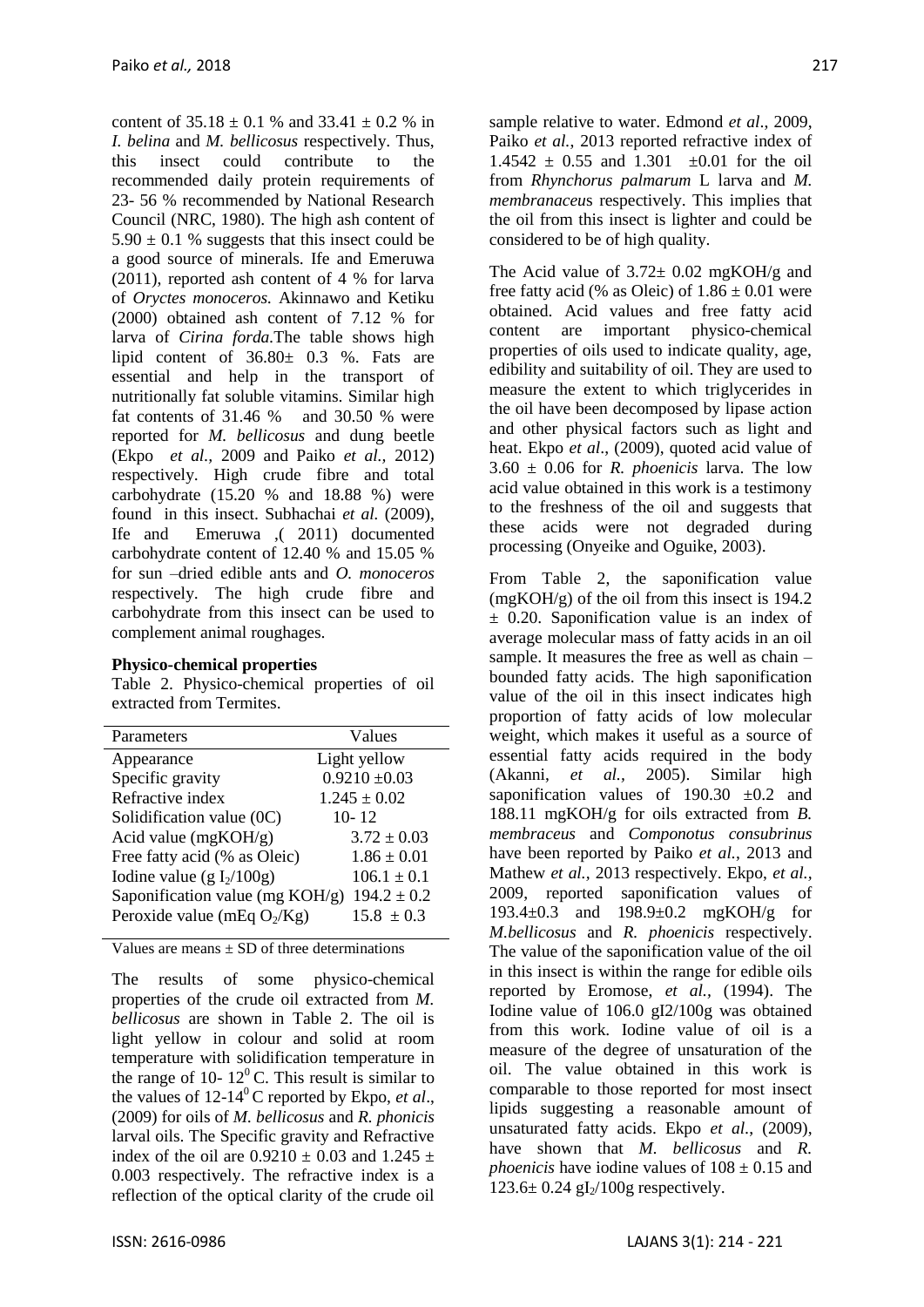The Essential Amino Acid profile is shown in Table 3(a). The result reveals that the insect is rich in essential amino acids such as Tryptophan, Lysine, Leucine, Isoleucine, phynylalanine and Valine.

Table 3a. Essential Amino acid (EAA) profile (g/100g) of Termites

| Amino acid          | Composition( $g/100g$ ) |
|---------------------|-------------------------|
| Valine (Val)        | $1.237 \pm 0.124$       |
| Tryptophan (Tyr)    | $2.749 \pm 0.118$       |
| Threonine (Thr)     | $1.547 \pm 0.039$       |
| Histidine (His)     | $1.215 \pm 0.001$       |
| Methionine (Met)    | $0.766 \pm 0.056$       |
| Lysine $(Lys)$      | $2.328 \pm 0.303$       |
| Leucine (Leu)       | $3.343 \pm 0.809$       |
| Isoleucine (Ile)    | $1.990 \pm 0.426$       |
| Phynylalanine (Phe) | $1.644 \pm 0.002$       |
| <b>TOTAL EAA</b>    | 16.819                  |

Values are means  $\pm$  SD of duplicate determinations

Table 3 (b) also shows that termites contain Non-essential amino acids such as Aspartic, Serine, Glutamic, Arginine and Glycine.

Table 3b. Non-Essential Amino acid (NEAA) profile (g/100g) of Termites

| Aminoacid                 | composition( $g/100g$ ) |  |
|---------------------------|-------------------------|--|
|                           |                         |  |
| Aspartic acid (Asp)       | $3.437 \pm 0.057$       |  |
| Serine (Sr)               | $4.506 \pm 0.031$       |  |
| Glutamic acid (Glu)       | $4.532 \pm 0.158$       |  |
| Glycine (Gly)             | $1.903 + 0.040$         |  |
| Alanine (Ala)             | $2.235 + 0.110$         |  |
| Arginine (Arg)            | $1.987 + 0.056$         |  |
| Proline (Pro)             | $2.004 + 0.059$         |  |
| <b>TEAA</b>               | 16.819                  |  |
| <b>TNEAA</b>              | 20.897                  |  |
| Total Amino Acid analysed | 37.716                  |  |
| TEAA/TNEAA Ratio          | 0.805                   |  |
| Leu/Ile                   | 1.68                    |  |
|                           |                         |  |

TEAA = Total Essential Amino acid

TNEAA = Total Non- Essential Amino Acid

The total essential amino acid (TEAA) is 16.819 g/100g, while the total non-essential amino acid (TNEAA) is 20.897g/100g representing 44.59 % and 55.41 % respectively. Ife and Emeruwa (2011) found the concentration of Valine in *O. monoceros* to be 2.64 g/100g. The value of Valine obtained in this work is lower than the value of 3.246 g/100g obtained by Paiko *et al.,* 2014 for Emperor moth caterpillar. The FAO/WHO/UNO (1985) recommended daily intake of Valine for adults is 26 mg/kg body weight. The insect revealed reasonable amounts of tryptophan, Lysine, Leucine and Isoleucne. Cereal based diets commonly found in developing countries could receive a boost with the inclusion of this insect in diet. Aspartic acid rejuvenates cellular activity, cell formation and metabolism. Glycine is involved in the transmission of impulses in the nervous system. Alanine strengthens the immune system and prevents build up of toxic substances in the body. A reported value of these amino acids in different insects and the recommended daily amount in adults is similar to the values in this work (Ghaly and Alkoaik, 2010, Paiko *et al.*, 2014, NRC, 1980).

The fatty Acid profile of the methylated oil from *M. bellicosus* is shown in Table 4. Nine fatty acids were identified made up of Myristic C14:0 (1.70 %), Palmitic C16:0 (2.47 %), Stearic C18:0 (2.77 %) and Arachidic (Eicosanoic, C20:0) 1.95 % acids as the dominant saturated fatty acids (SFA). The presence of both saturated and unsaturated fatty acids could be an advantage since both could compliment the function of one another. Paiko *et al.,* 2013, 2014, have observed similar high TUFA/TSFA ratio in the oil extracted from Cricket (*B. membranaceus)* and Emperor moth caterpillar from Bosso and Paikoro Local Government Areas of Niger State.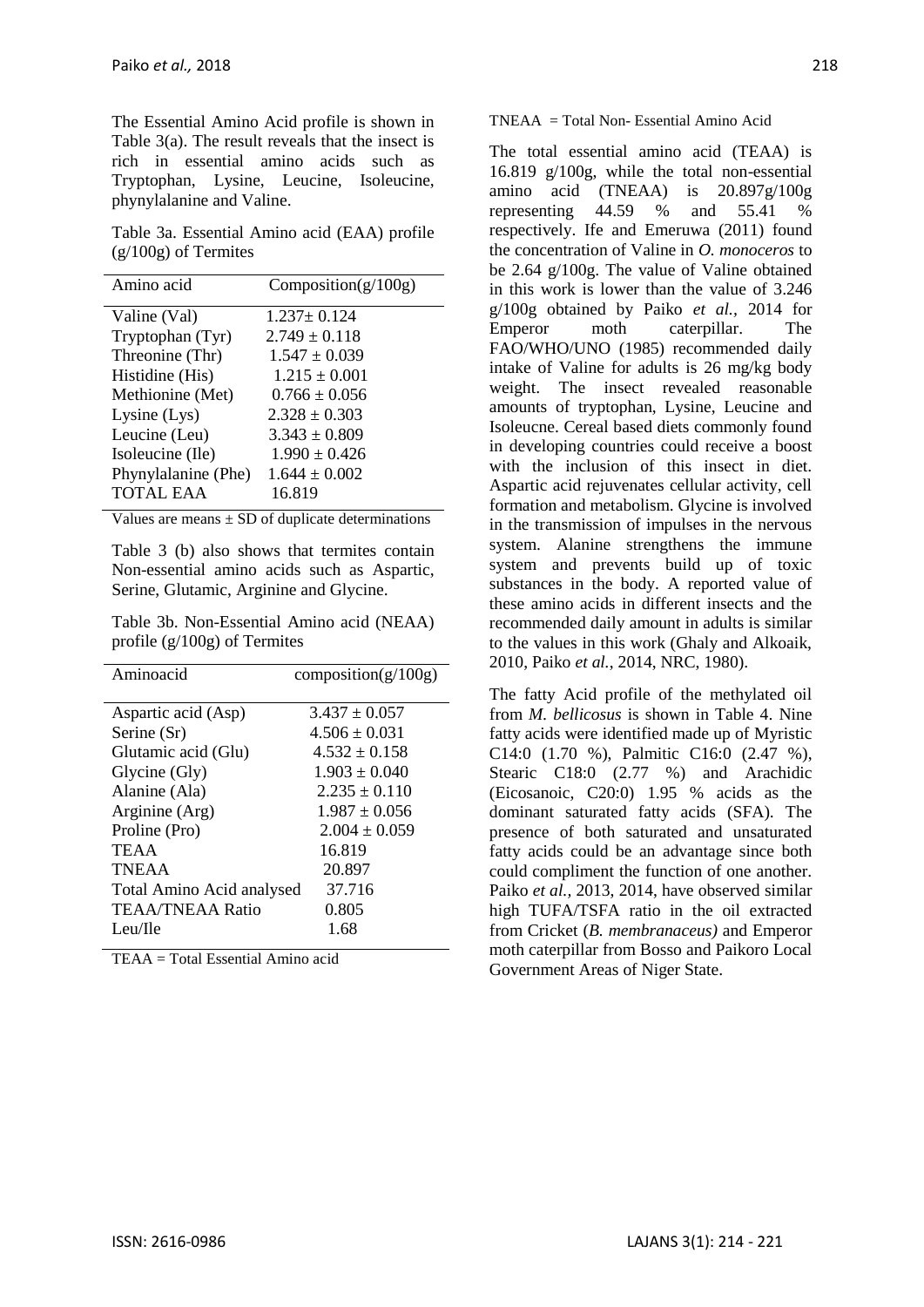|                | Peak no. Retention time | Fatty acid                        | Trivial name   | Composition $(\%)$ |
|----------------|-------------------------|-----------------------------------|----------------|--------------------|
|                | 13.223                  | Methyl tetradecanoate             | Myristic acid  | 1.70               |
| 2              | 15.048                  | 1,1- Hexadecanoic acid, methyl    |                | 1.86               |
| 3              | 15.350                  | Hexadecanoic acid, mehyl          | Palmitic acid  | 2.47               |
| $\overline{4}$ | 15.704                  | n-Hexadecanoic acid               |                | 3.14               |
| .5             | 16.938                  | 9, 12- Octadecadienoic acid       | Linoleic acid  | 2.97               |
| 6              | 17.039                  | 9- Octadecanoic acid methyl ester |                | 3.72               |
|                | 17.255                  | Octadecanoic acid methyl ester    | Stearic acid   | 2.62               |
| 8              | 17.577                  | Octadecanoic acid                 | Stearic acid   | 2.77               |
| 9              | 18.975                  | Eicosanoic acid methyl ester      | Arachidic acid | 1.95               |

Table 4. Fatty acid composition of oil extracted from Termites.

Kayode *et al.,* 2010, have observed that in insects, fatty acids may be complex having odd numbers of carbon atoms, branched chains or contain a variety of functional groups including hydroxyl or keto groups. Palmitic and Myristic acids have been demonstrated to raise Low Density Lipoprotein (LDL), Cholesterol and are therefore considered atherogenic (Ife and Emeruwa, 2011).

#### **Conclusion**

This study has shown that the specie of termites consumed in Paikoro Local Government have the potential to provide substantial amounts of proteins, carbohydrates as well as crude fibre. The GC/MS analysis of the oil reveals the presence of both saturated and unsaturated fatty acids. The oil extracts exhibit good physicochemical properties with the potential to be developed for food and pharmaceutical industries. The presence of both Essential and Non- Essential Amino Acids could also be exploited so as to alleviate protein deficiency.

## **Acknowledgement**

The authors are grateful to the technical crew at NARICT, Zaria for technical assistance during the running of the GC/MS Spectra. The technical assistance of Mrs. Sawiyaa Tori of the Department of Food Science, University of Malaysia for the Amino Acid assay is also acknowledged and appreciated

## **REFERENCES**

Alison, F. (2005). Edible Insects: *ZooGoer* 34 (4). Smithsonian National Zoological Park. 1-5.

- Akanni, M. S., Adekunle, A.S. and Oluyemi, E. A. (2005). Physico-chemical properties of some non-conventional oilseeds. *Journal of Food Technology.* 3(2): 177- 181.
- AOAC (2000). Official Mehods of Analysis; 14<sup>th</sup> Edition, Association of Official Analytical Chemists; Washington DC, USA.
- Akinnawo, O. and Ketiku, A. O. (2000). Chemical composition and Fatty Acid profile of
- Edible larva of Cirina forda. *African Journal of Biomedical Research.* 3: 93-96.
- Ashiru, M. O. (1988). The Food value of the Lavae of *Anaphe venata* Butler (Lepidoptera Notodonitidae). *Ecology, Food and Nutrition.* 22: 313-320.
- Banjo, A.D., Lawal, O. A. and Sangonuga, E. A. (2006). The Nutritional value of fourteen species of edible Insects in South Western, Nigeria. *African Journal of Biotechnology.* 5(3): 298-301.
- Collins, N. M. (1981). Consumption of Wood by artificially isolated colonies of fungusgrowing Termites. Entomol. Exp. Appl. 29: 313-315.
- DeFoliart, G. R. (1992). Insects as Human Food. *Crop Protection.* 11(5): 395-399.
- Dunkel, D. (1998). Nutritional values of various insects per 100 grams. *The Food Insect Newsletter.* 9: 1-8.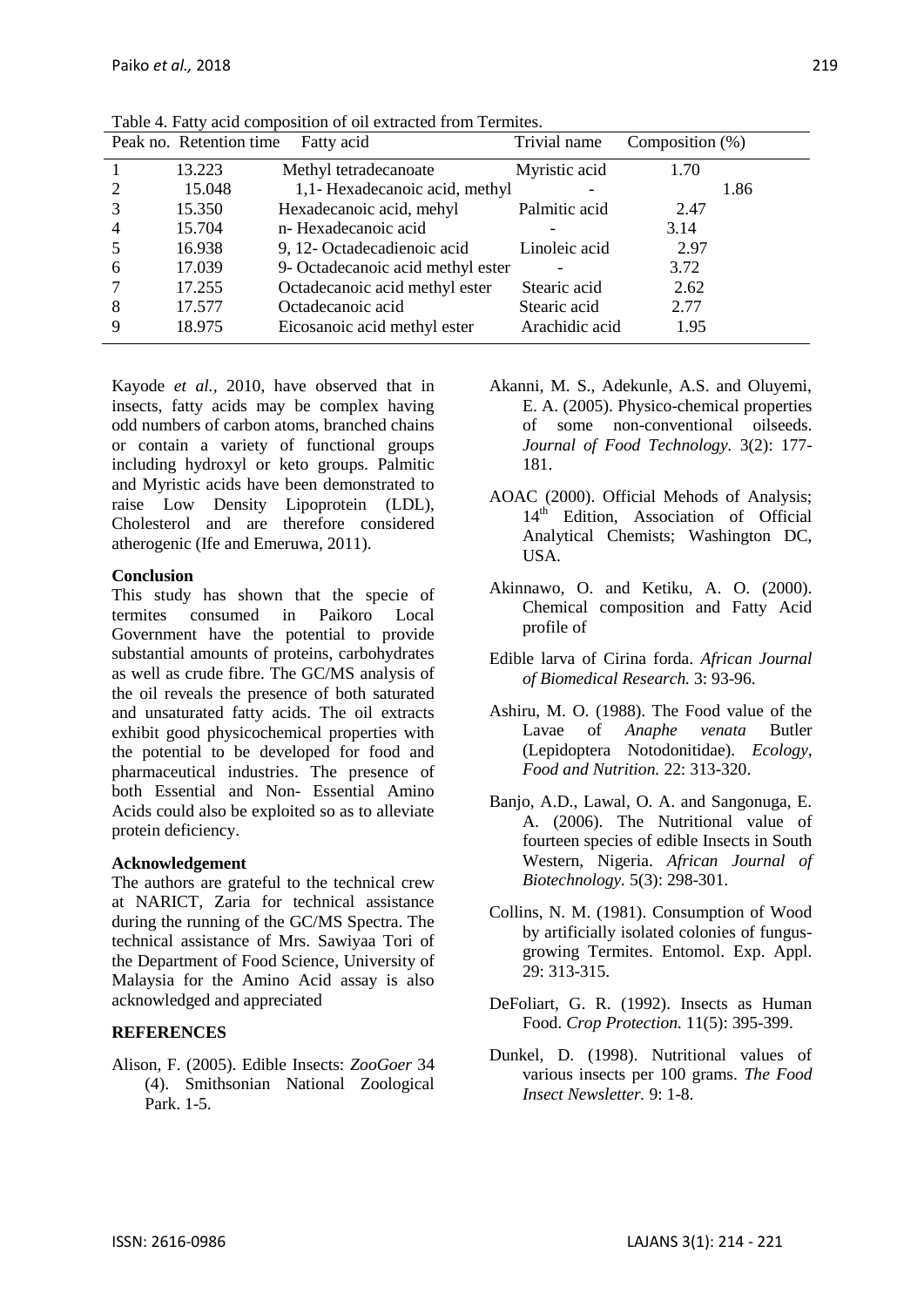- Edmond, A. D., Herve, C.B. L; Jean, P. E. N and Lucien P. K. (2009). Fatty Acid composition and properties of skin and digestive fat content of oil from *R. palmarum* L. larva. *African Journal of Biochemistry Research.* 3(4): 89-94.
- Ekpo, K. E and Ognigbinde, A. O. (2007). Characterization of lipids in winged reproductives of the Termites *(Macrotermis bellicosus)*. *Pakistan Journal of Nutrition.* 6(3): 247-251.
- Ekpo, K. E. Onigbinde, A. O. and Asia, I. O. (2009). Pharmaceutical potentials of oils of some popular insects consumed in Southern Nigeria. *African Journal of Pharmacy and Pharmacology*. 3(2): 51- 57.
- Ene, J. C. (1963). Insects and Man in West Africa. Ibadan University Press, Nigeria. 5-10.
- Fasoranti,J. O. and Ajiboye, D. O. (1993). Some Edible Insects of Kwara State, Nigeria. *American Entomologists*. 39(2): 113-116.
- FAO/WHO/UNO (1985). Energy and Protein requirement. Report of a Joint Expert consultation. *WHO Technical Report series*, No. 724, Geneva.
- Folch, J. Lees, M. and Stanley, G. H. S. (1957). A simple method for the isolation and purification of lipids from animal tissues. *Journal of Biol. Chem.* 226(1): 497-509.
- Ghaly, A. E. and Alkoaic, F. N. (2010). Nutritional value of the Maize stalks Borer and American ball worm as unconventional protein source. *American Journal of Applied Sciences.* 7: 1-8.
- Gilmour, D. (1961). Biochemistry of Insects. Academic Press, New York. 84-87.
- Holt, V. N. (1969). Why not eat Insects? E. W. Classey Publishing, Ltd. England. 15.
- Ife, I. and Emeruwa, C. H. (2011). Nutritional and anti-nutritional characteristics of the larva of *Oryctes monoceros. Agriculture and Biology Journal of North America.*  $2(1)$ : 42-46.
- Kayode, G. K., Oladosu, I. A and Shodia, A. F. (2010). Chemical composition and Cytotoxicity of the essential oils of *Crinum ornatum* bury. *American Journal of Pure and Applied Chemistry.* 4(3): 35- 37.
- Malaka, S. L. O. (1996). Termites in West Africa. University of Lagos Press. P.165.
- Mathew, J. T., Dauda, B. E. N., Paiko, Y. B., Ndamitso, M.M. and Mustapha, S. (2013). Phytochemical , Anti-nutritional and physic-chemical properties of Sugar Ants *(C. consurbrinus)*. *Continental Journal of Food Science and Technology.* 79(2): 39-45.
- Melo, V. (2010). Edible Insects: Indigeneus Food Worldwide.  $15<sup>th</sup>$  congress of Food Science and Technology. Cape Town, South Africa. P.15.
- Menzel, P. and D'Aluisio, F. (2004). Man Eating Bugs. The art and Science of eating Insects. Berkeley, Califonia. Ten Speed Press. P. 5.
- Onyeike, E. N. and Oguike, J. U. (2003). Influence of heat processing methods on the nutrient composition and lipid characterization of groundnut seed pastes. Nig. Soc. Experimental Biol. Biochemistry. 15(1): 34-40.
- Paiko, Y. B., Dauda, B.E. N., Salau, R. B., and Jacob, J. O. (2012). Preliminary data of the nutritional potential of the larvae of edible Dung Beetle consumed in Paikoro Local Government Area of Niger State. *Continental J. Food Science and Technology.* 6(2): 38-42.
- Paiko, Y. B., Dauda, B. E. N., Suleiman, M. A., Akanya, H. O. and Jacob, J. O (2013). Physico-chemical properties and Metal ions content of oil extracted from Cricket *(B. membranaceus)* in Bosso Local Government Area, Niger State. *Asian Journal of Science and Technology,* 4(5): 008-012.
- Paiko, Y. B; Jacob, J. O; Salihu, S. O. and Dauda, B. E. N. (2014). Fatty acid and Amino acid profile of Emperor Moth caterpillar *(Cirina forda)* in Paikoro Local Government Area, Niger State, Nigeria.